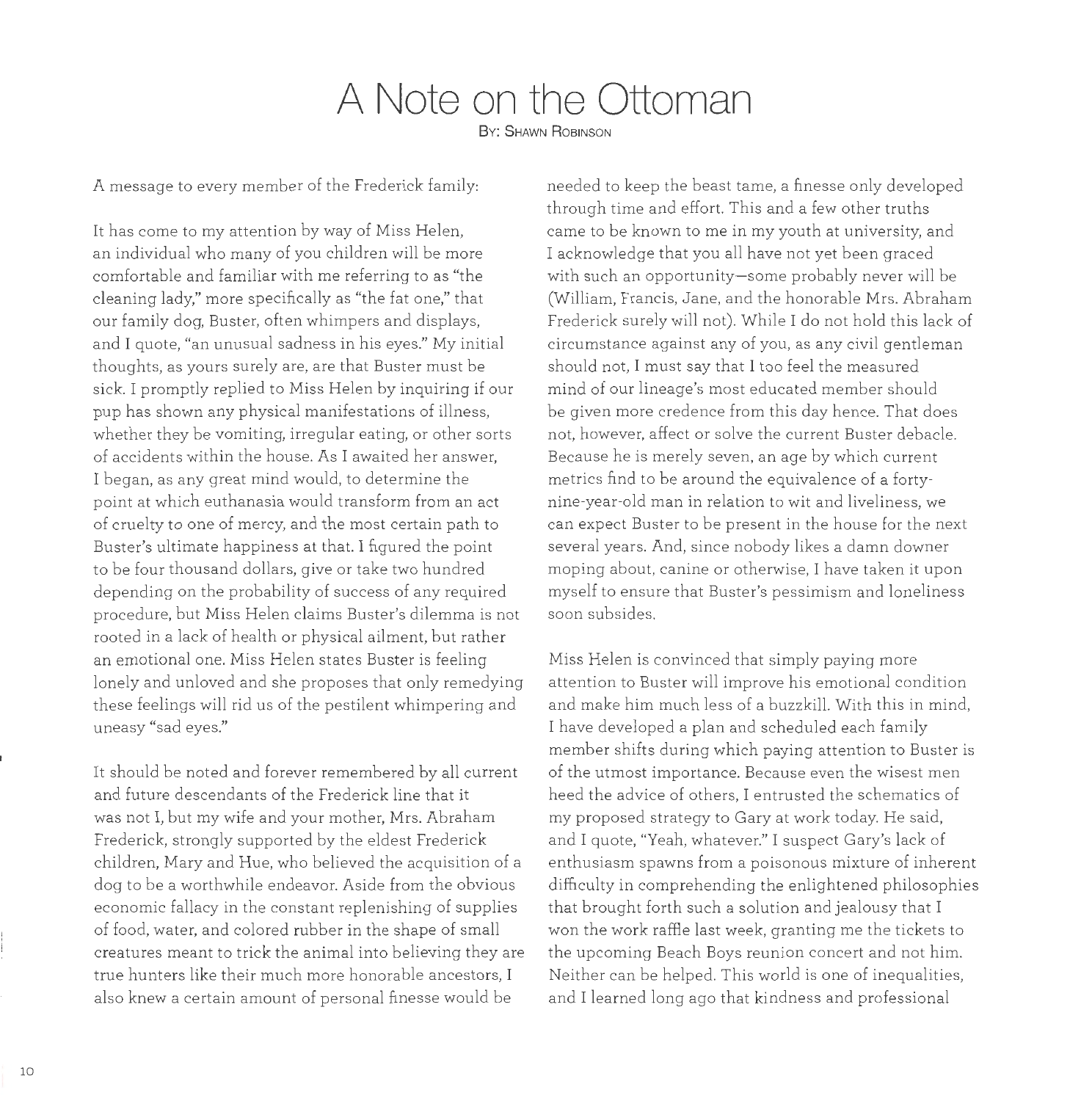success cannot coexist. The following procedures unfortunately exclude Mary and Hue, since both are spending the season at Aunt Susan's, a bothersome fact considering they have been so deeply intertwined in this foolish pursuit from the start.

Each day shall begin at seven o'clock, when Buster commonly awakes to use the restroom. It will be the responsibility of Alphonse to let him out to do this and to also gather firewood for the day in the interim period between when Buster is let out and let in. From seven forty-five until the time they must leave for school, the twins Jane and Jenn will take care of him. Because you will be eating breakfast during your shift, try offering table scraps to Buster. I have often read cats and dogs are fond of this practice, the latter even more so. From nine o'clock until eleven, I entrust Buster to Mrs. Abraham Frederick. This is normally the time you would use for your sewing and knitting. I propose you tell Buster that the current piece you are working on is for him. That should lift his spirits some and make him feel more a part of the family. I would not, however, carry through and actually make him anything. I once read that dogs are poor judges of sincerity, so you should be able to save the resources without offending him.

At eleven, as Mrs. Abraham Frederick begins to prepare dinner, William's shift will begin. While there may be some protestation on the grounds that William is but an infant, I believe he is more than capable of handling the task, especially since the number of burdens that he must attend to daily are so fewer than every other family member. For this reason, he will be given the longest shift-from eleven until three o'clock. I depend on some other Frederick in the company of William to instruct him on this new responsibility, seeing as how he will be unable to read this message. If upon hearing the news he begins to cry as he is so infamously known for doing at the least appropriate times, I do hope young William finds solace in the fact that many texts and studies have

shown that infants and young children are consistently considered to be more pleasant and likable than adults, putting him at a natural advantage.

When school is over at three, Francis, Catherine, Oliver, Charles, Gregor, and Edward will rotate shifts in the following order, and do pay attention because I will not write it again: Francis shall have a shift while Catherine and Gregor practice violin. Then Gregor will be with Buster through Francis and Edward's afternoon jog, at which point Edward will take over until Catherine and Oliver have completed their daily sonnets. Catherine should then go change for dinner as Oliver takes a turn during Francis and Gregor's vocal lessons, Charles having authority once those are over until Catherine is fully dressed, who shall then have her shift up until dinner as everyone else follows suit and dresses. After dinner I will spend the evening with Buster in my study until he or I becomes tired and goes to bed. Each shift with Buster shall include at the minimum:

Five (5) head rubs. Four (4) back rubs. Four (4) ear scratches. Three (3) tosses of the colored rubber (or any other bouncy and unneeded projectile). Two (2) stomach rubs. And one (1) mention and questioning of whether or not he needs to be let outside to use the restroom.

The last piece of advice I can give you all is to attempt to incorporate Buster into your conversations more often. Frequently he sits in a room of lively discussion without the slightest regard given to his presence. Keep in mind that his lack of response to your inquiries, much like with William, does not spawn from spite or rudeness, but rather a fundamental inability to speak. If talking directly to a mute creature offends your sensibilities, attempt instead to bring up topics Buster may enjoy listening about in your dialogue with others. Topics that may be